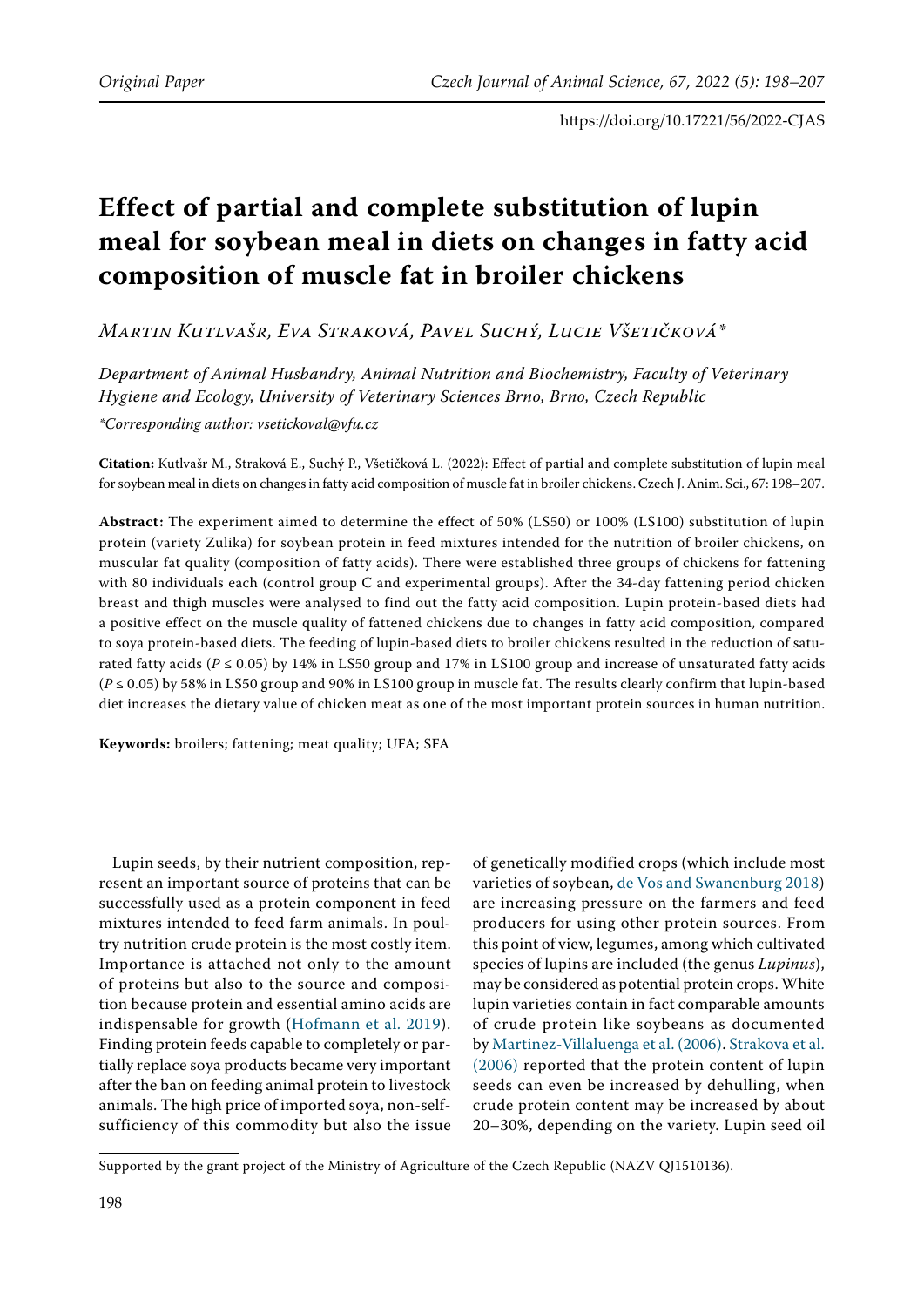is also an important source of polyunsaturated fatty acids (PUFA) ([Zapletal et al. 2015](#page-9-0)), mainly the n-3 and n-6 group. For these reasons, the seeds of cultivated white lupin varieties are a subject of great interest as an alternative source of dietary protein in feed mixtures for animals, e.g., for fattening pigs ([Zraly et al. 2008;](#page-9-1) [Kasprowicz-Potocka](#page-8-4)  [et al. 2016](#page-8-4)) or for rabbits ([Volek et al. 2018\)](#page-9-2) and broiler chickens ([Suchy et al. 2010](#page-8-5)). Lupin seeds find a wide range of utilisation in feed mixtures for poultry nutrition ([Jeroch et al. 2016\)](#page-8-6), primarily in the fattening of broiler chickens [\(Olkowski 2018\)](#page-8-7), or rearing of laying hens ([Rutkowski et al. 2017](#page-8-8)).

Together with the growing population the demand for foodstuffs of animal origin is identically increasing. For this reason, there is a rising demand for high meat production all over the world and broiler chickens have been selected mainly due to fast growth. Animal and plant ingredients are the main sources of protein used in poultry diets and they vary in digestibility and amino acid composition ([Kim et al. 2011](#page-8-9)). Europe is not selfsufficient in soybean production, so there exist efforts to find other high-quality sources of proteins e.g. pea ([Laudadio and Tufarelli 2011](#page-8-10)), peanuts ([Toomer et al. 2020\)](#page-8-11) and lupin ([Jeroch et al. 2016\)](#page-8-6). Other scientists are trying to find out if it is possible to influence the meat quality by quantitative feed restriction ([Tumova et al. 2022\)](#page-9-3) and thus reduce the costs and simultaneously maintain the quality of poultry products.

Consumer awareness of the quality and safety of food products is rapidly increasing. To maintain this demand, alternative solutions have to be taken to decrease the cost of feedstuffs and to increase the quality of poultry products. Moreover, the production and international trade in poultry meat have been greatly affected by the global *SARS-CoV-2 virus* (COVID-19) pandemic in the last two years, which has mainly had a negative effect on feed chain and agricultural sector ([Hafez and Attia 2020](#page-8-12)). The COVID-19 pandemic has affected the whole foodstuff market and almost all commodities, not excluding poultry. Another hazard affecting the commercial activities of poultry farmers is avian influenza caused by *influenza A viruses* that primarily affects birds and can only rarely be transmitted to certain mammalian species. Particular attention is currently paid to its highly pathogenic forms such as H5N1 [\(Webster et al. 2007\)](#page-9-4). Its outbreaks occur regularly

and the destruction of poultry flocks has a very negative economic impact. This not-so-positive economic situation is pushing farmers to reduce as much as possible the costs of breeding, not least the cost of feed mixtures. And one of the solutions could be to search for alternative lowcost protein sources. The aim of this study was to verify whether the replacement of soya extracted meal with meal from dehulled lupin seeds would affect and change the fatty acid (FA) fat composition of the breast and thigh muscles of fattened chickens.

#### **MATERIAL AND METHODS**

# **Experimental birds, feeding and management**

The Zulika variety belonging to the white lupin variety group was used for the experiment. The chickens (ROSS 308 genotype) were fattened in a hall on bedding according to the technological instructions for fattening ROSS 308 broiler chickens in a temperature regime of 31–21 °C, with controlled light and ventilation. Chickens were divided into three groups: the control group (C) and two experimental groups (LS50 and LS100). Each group included 80 individuals of one-dayold chickens (20 males and 20 females; two replications, 20 chickens per replication). Chickens were fed three complete feed mixtures *ad libitum*  during the 34-day fattening period: starter BR1 (day  $1-12$ ), grower BR2 (day  $13-27$ ), and finisher BR3 (day 28–34). Diets were formulated to meet the requirements of fattened chickens. The feed mixtures used for the group C contained only soybean meal as a protein source; in the diets of experimental groups, 50% (LS50) and 100% (LS100) of the soybean meal was replaced on protein content basis with an alternative protein source – meal of whole dehulled white lupin seeds. Commercially produced complete feed mixtures were administered in a mash form from the trough feeders (with the exception of BR3 which was in the form of pellets). Water was administered via bell drinkers *ad libitum*. The nutritional composition of the feed mixtures is presented in Table 1. The specific diet formula is protected with a utility model. The ingredient composition is the know-how of the producer and the firm would not like to publish it.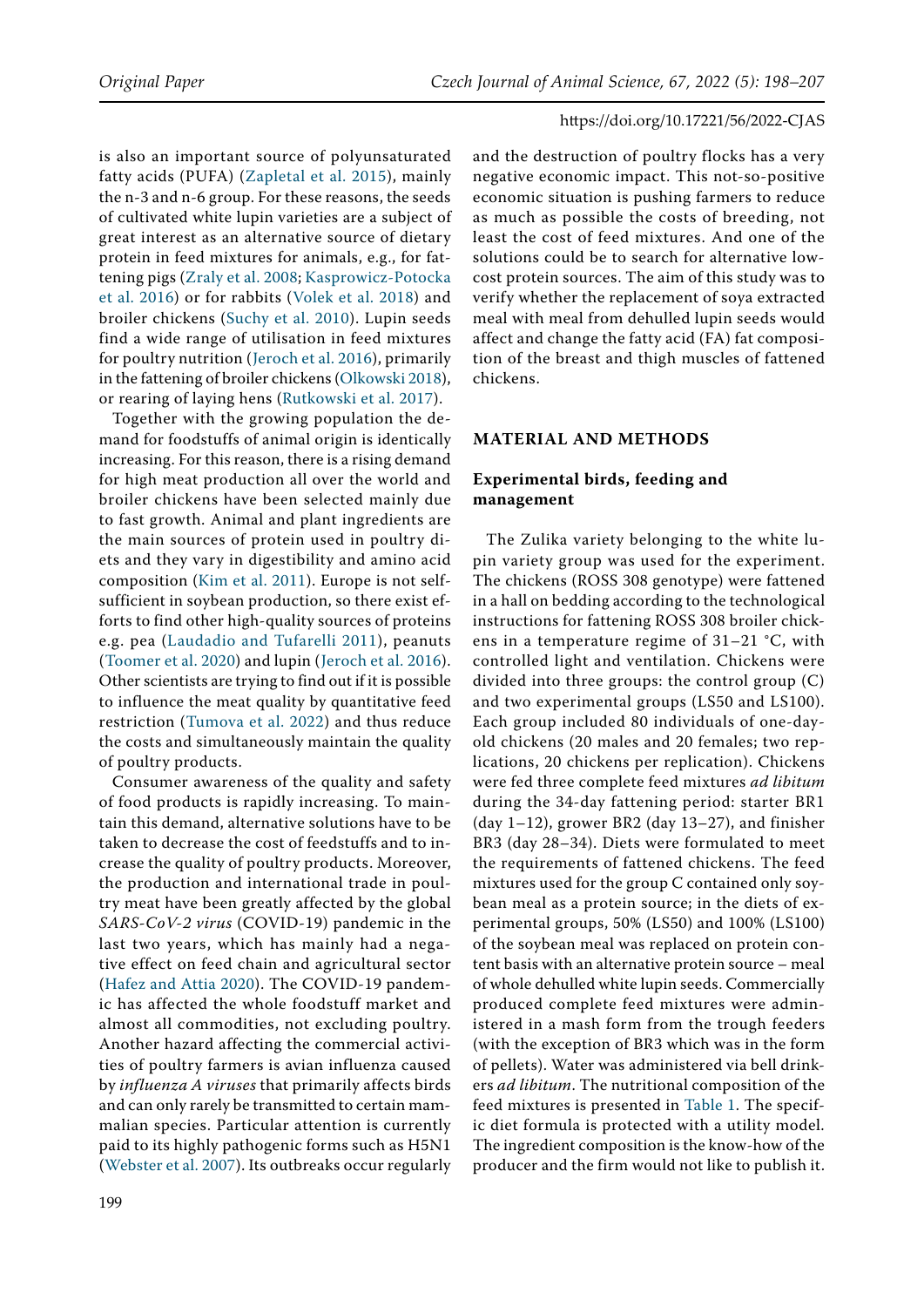|                         | BR1 (starter) |       |              | BR <sub>2</sub> (grower) |       |              | BR3 (finisher) |                  |              |
|-------------------------|---------------|-------|--------------|--------------------------|-------|--------------|----------------|------------------|--------------|
|                         | C             | LS50  | <b>LS100</b> | C                        | LS50  | <b>LS100</b> | C              | LS <sub>50</sub> | <b>LS100</b> |
| Crude protein (g/kg)    | 247.1         | 236.7 | 243.2        | 217.1                    | 210.6 | 204.1        | 200.1          | 183.4            | 191.5        |
| Fat $(g/kg)$            | 54.2          | 55.6  | 65.0         | 65.9                     | 73.2  | 78.3         | 62.7           | 79.1             | 90.1         |
| Fibre $(g/kg)$          | 26.85         | 23.64 | 28.7         | 25.8                     | 23.4  | 42.6         | 24.4           | 29.9             | 22.9         |
| NFES $(g/kg)$           | 607.7         | 622.3 | 606.5        | 630.1                    | 644.1 | 626.9        | 665.4          | 663.0            | 651.4        |
| Starch $(g/kg)$         | 428.1         | 434.0 | 425.3        | 444.3                    | 469.0 | 447.7        | 492.8          | 487.3            | 479.3        |
| Organic matter $(g/kg)$ | 935.8         | 938.2 | 943.4        | 938.8                    | 951.3 | 951.9        | 952.6          | 955.3            | 955.9        |
| Ash $(g/kg)$            | 64.2          | 61.8  | 56.5         | 61.1                     | 48.8  | 48.2         | 47.4           | 44.7             | 44.1         |
| GE (MJ/kg)              | 19.1          | 18.9  | 19.3         | 19.4                     | 19.6  | 19.6         | 19.3           | 19.5             | 19.7         |
| ME (MJ/kg)              | 13.2          | 13.3  | 13.5         | 13.4                     | 13.7  | 13.6         | 13.5           | 13.7             | 14.1         |

| Table 1. Nutrient composition of feed mixtures |  |  |  |
|------------------------------------------------|--|--|--|
|------------------------------------------------|--|--|--|

BR1, BR2, BR3 = types of feed mixtures;  $C =$  control group;  $GE =$  gross energy; LS50/100 = experimental groups (fed experimental diets with 50% or 100% substitution of lupin seed meal for soybean meal); ME = metabolizable energy; NFES = nitrogen free extract substances

# **Chemical analyses**

At 34 days of age, the fattening process was completed. After chicken slaughtering, the breast and thigh meat was taken from each chicken group for further analysis ( $n = 20$ ; 10 males and 10 females). For the chemical analysis of poultry meat the whole pectoral muscle and the whole thigh from the left part of the broiler chicken carcass were homogenized. The fat extraction was carried out according to the Soxhlet method. The extraction of fat from meat for fatty acid (FA) determination was carried out according to [Hara and Radin \(1978\)](#page-8-13)  – hexane-isopropanol extraction. FAs were determined by gas chromatography via the gas chromatograph Shimadzu GC-2010 (Shimadzu, Kyoto, Japan) with automatic injection system and flame ionization detector. For the determination of FAs, a VB-Wax separation capillary column was used (length 60 m, column internal diameter 0.25 mm, thickness of polyethylene glycol film 0.25 µm) with the addition of an internal standard (methyl pentadecanoate). FAs from groups of saturated fatty acids (SFA), monounsaturated fatty acids (MUFA) and polyunsaturated fatty acids (PUFA) detected in the feed mixtures and/or chicken muscles are listed individually in Results and in Table 2.

# **Welfare statement**

Prior to the start of the experiment, the experimental project No. 57-2015 "Optimization of protein nutrition of poultry based on white lupine (*Lupinus albus*) seed varieties" was approved in order to ensure the welfare requirements of animals.

# **Statistical analyses**

Differences in the FA composition of three dietary groups were evaluated using two-way analysis of variance (ANOVA) followed by post-hoc multiple comparisons (Tukey HSD test), with the significance level at  $P \le 0.05$ . To assure normal distribution of the data the single-factor dispersion analysis was used (ANOVA – analysis of variance). All analyses were performed using the Unistat v5.6 (Unistat Ltd, London, UK) for MS Excel.

# **RESULTS**

# **SFA**

For SFA (C10:0, C13:0, C23:0) there were no significant differences between the mean values in the breast and thigh muscle fat of broiler chickens from both experimental groups (LS50, LS100) compared to group C (Table 3). For most other SFA (C8:0, C12:0, C14:0, C16:0, C17:0, C18:0) lower mean values were demonstrated in the fat of both the breast and thigh muscle in experimental groups  $(P \le 0.05)$  compared to C group. SFA C20:0 and C24:0 were shown ( $P \le 0.05$ ) to have higher average contents in the muscle fat of experimental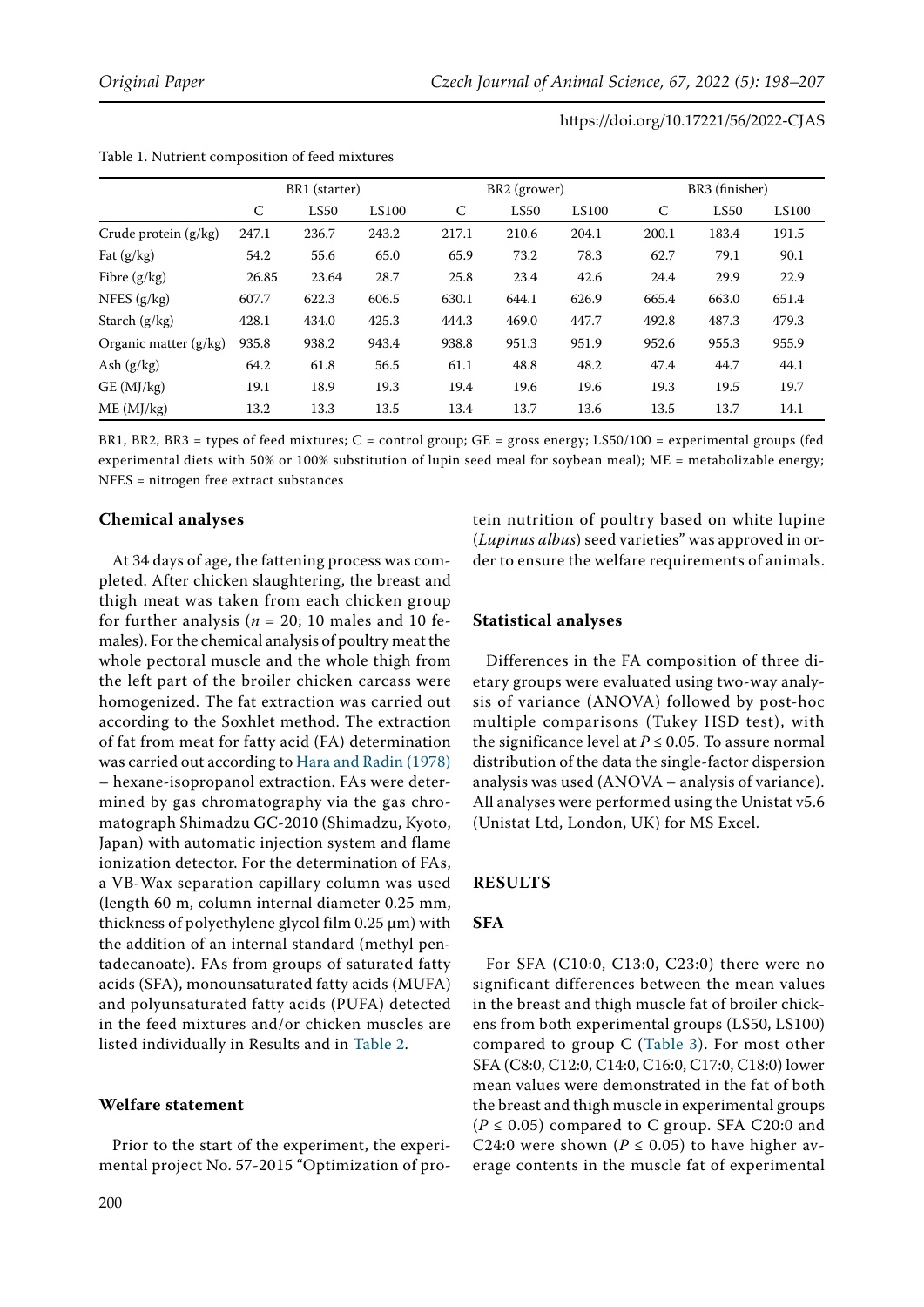|                                     |                  | BR1 (starter)    |                  | BR2 (grower)     |                  |                  | BR3 (finisher)   |                       |              | Dehulled lupin   |
|-------------------------------------|------------------|------------------|------------------|------------------|------------------|------------------|------------------|-----------------------|--------------|------------------|
| FA                                  | $\mathsf C$      | <b>LS50</b>      | LS100            | C                | LS50             | LS100            | C                | $\operatorname{LS50}$ | <b>LS100</b> | seeds            |
| C8:0 (caprylic acid)                | $\mathbf{0}$     | $\mathbf{0}$     | $\boldsymbol{0}$ | 0.01             | $\boldsymbol{0}$ | $\boldsymbol{0}$ | 0.01             | $0.01\,$              | 0.01         | $\mathbf{0}$     |
| C10:0 (capric acid)                 | $\boldsymbol{0}$ | $\boldsymbol{0}$ | $\boldsymbol{0}$ | 0.02             | 0.02             | 0.01             | 0.03             | 0.03                  | 0.03         | $\boldsymbol{0}$ |
| C12:0 (lauric acid)                 | 0.01             | 0.01             | 0.01             | 0.07             | 0.04             | 0.03             | 0.08             | 0.07                  | 0.07         | 0.01             |
| C13:0 (tridecylic acid)             | 0.01             | 0.01             | 0.01             | 0.01             | 0.01             | 0.01             | 0.01             | 0.02                  | 0.01         | 0.01             |
| C14:0 (myristic acid)               | 0.10             | 0.08             | 0.10             | 0.61             | 0.36             | 0.31             | 0.63             | 0.65                  | 0.69         | 0.08             |
| C16:0 (palmitic acid)               | 0.14             | 0.28             | 4.95             | 10.89            | 9.07             | 8.64             | 10.96            | 11.98                 | 13.12        | 6.61             |
| C17:0 (margaric acid)               | 0.07             | 0.07             | 0.07             | 0.26             | 0.17             | 0.15             | 0.26             | 0.25                  | 0.27         | 0.07             |
| C18:0 (stearic acid)                | 1.29             | 1.32             | $1.01\,$         | 5.42             | 3.41             | 2.98             | 5.51             | 5.21                  | 5.61         | 0.74             |
| C20:0 (arachidic acid)              | 0.14             | 0.15             | 0.26             | 0.12             | 0.21             | 0.27             | 0.10             | 0.18                  | 0.25         | 0.68             |
| C23:0 (tricosanoic acid)            | 0.02             | 0.02             | 0.04             | 0.03             | $0.03\,$         | $0.05\,$         | 0.03             | $0.04\,$              | 0.05         | 0.16             |
| C24:0 (lignoceric acid)             | 0.09             | 0.12             | 0.28             | 0.07             | 0.18             | 0.28             | 0.07             | 0.18                  | 0.26         | 0.53             |
| ΣSFA                                | 1.84             | 2.05             | 6.72             | 17.50            | 13.48            | 12.72            | 17.68            | 18.61                 | 20.37        | 9.33             |
| C14:1 (myristoleic acid)            | $\boldsymbol{0}$ | $\boldsymbol{0}$ | $\boldsymbol{0}$ | 0.07             | 0.04             | 0.03             | 0.08             | 0.08                  | 0.08         | 0                |
| C15:1 (pentadecenoic acid)          | 0.01             | $\mathbf{0}$     | $\boldsymbol{0}$ | $\boldsymbol{0}$ | $\boldsymbol{0}$ | 0.01             | $\boldsymbol{0}$ | 0.01                  | 0.01         | 0.01             |
| C16:1 (palmitoleic acid)            | 0.10             | 0.11             | 0.19             | 0.89             | 0.67             | 0.60             | 0.93             | 1.19                  | 1.30         | 0.54             |
| C17:1 (heptadecenoic acid)          | 0.03             | 0.03             | 0.03             | 0.14             | 0.10             | 0.09             | 0.14             | 0.16                  | 0.17         | $\boldsymbol{0}$ |
| C18:1n9 (oleic acid)                | 4.32             | 6.03             | 7.05             | 8.10             | 9.76             | 11.40            | 7.66             | 11.26                 | 13.74        | 18.71            |
| C20:1n9 (gadoleic acid)             | 0.13             | 0.33             | 1.22             | 0.32             | 0.93             | 1.33             | 0.34             | 0.93                  | 1.35         | 5.19             |
| C22:1n9 (erucic acid)               | 0.02             | 0.11             | 0.51             | 0.02             | 0.29             | 0.47             | 0.01             | 0.24                  | 0.41         | 2.22             |
| C24:1n9 (nervonic acid)             | 0.09             | 0.09             | 0.10             | $\overline{0}$   | $\boldsymbol{0}$ | $\mathbf{0}$     | $\boldsymbol{0}$ | $\overline{0}$        | $\mathbf 0$  | $\overline{0}$   |
| $\Sigma MUFA$                       | 4.70             | 6.70             | 9.11             | 9.54             | 11.80            | 13.94            | 9.16             | 13.86                 | 17.06        | 27.94            |
| C18:2n6 (linoleic acid)             | 20.08            | 21.20            | 16.36            | 9.00             | 16.70            | 16.74            | 11.31            | 12.87                 | 13.66        | 13.63            |
| C18:3n6 (γ-linolenic acid)          | $0.01\,$         | 0.02             | 0.09             | 0.02             | $0.01\,$         | $0.01\,$         | $0.01\,$         | 0.02                  | 0.02         | $\boldsymbol{0}$ |
| C20:2n6 (eicosadienoic acid)        | 0.02             | 0.03             | 0.08             | 0.08             | 0.10             | 0.12             | 0.09             | $0.14\,$              | 0.16         | 0.20             |
| C20:3n6 (eicosatrienoic acid)       | $0.01\,$         | 0.02             | 0.03             | 0.03             | 0.02             | 0.02             | 0.03             | 0.04                  | 0.04         | $\boldsymbol{0}$ |
| C22:2n6 (docosadienoic acid)        | 0.02             | $0.01\,$         | $0.01\,$         | 0.08             | 0.06             | 0.06             | 0.09             | $0.12\,$              | 0.14         | 0.20             |
| C22:4n6 (docosatetraenoic acid)     | 0.10             | 0.11             | 0.07             | 0                | 0.02             | 0.02             | 0.03             | 0.03                  | 0.04         | 0.04             |
| $\Sigma$ n-6                        | 20.24            | 21.39            | 16.62            | 3.00             | 16.91            | 16.95            | 11.57            | 13.22                 | 14.05        | 14.98            |
| C18:3n3 ( $\alpha$ -linolenic acid) | 2.15             | 2.82             | 3.53             | 1.32             | 2.69             | 3.37             | 1.03             | 2.03                  | 2.66         | 8.36             |
| C20:3n3 (dihomo γ-linolenic acid)   | 0.22             | 0.01             | 0.03             | 0.03             | 0.03             | 0.04             | 0.03             | 0.04                  | 0.04         | 0.09             |
| C20:5n3 (eicosapentaenoic acid)     | 0.17             | 0.21             | 0.55             | 0.05             | 0.34             | 0.49             | 0.04             | 0.26                  | 0.41         | 2.69             |
| C22:6n3 (docosahexaenoic acid)      | $0.01\,$         | 0.01             | 0.03             | 0.03             | 0.02             | $0.01\,$         | 0.02             | $0.02\,$              | 0.04         | 0.09             |
| C22:5n3 (docosapentaenoic acid)     | 0.11             | $0.12\,$         | 0.29             | 0.08             | 0.19             | 0.29             | 0.08             | 0.18                  | 0.27         | $\boldsymbol{0}$ |
| $\Sigma$ n-3                        | 2.66             | 3.16             | 4.43             | 1.50             | 3.27             | 4.19             | 1.19             | 2.53                  | 3.41         | 11.77            |

BR1, BR2, BR3 = types of feed mixtures;  $C =$  control group; LS50/100 = experimental groups (fed experimental diets with 50% or 100% substitution of lupin seed meal for soybean meal); MUFA = monosaturated fatty acids; SFA = saturated fatty acids

groups of chickens (LS50 and LS100) compared to C group and the amount of these FAs was increasing together with the increasing level of lupin protein in the diet. Contrarily, the total content of SFA was significantly lower in both the breast and thigh muscle fat ( $P \le 0.05$ ) (mean value 21.56

and 21.07 g/100 g of fat in LS50 and LS100, resp.) compared to C group (mean value 24.55 g/100 g of fat). The most represented SFA in the muscle fat (breast and thigh) of broiler chickens were C16:0 (mean value 16.46 and 15.83 g/100 g of fat in LS50 and LS100, resp.) and C18:0 (mean value 4.12 and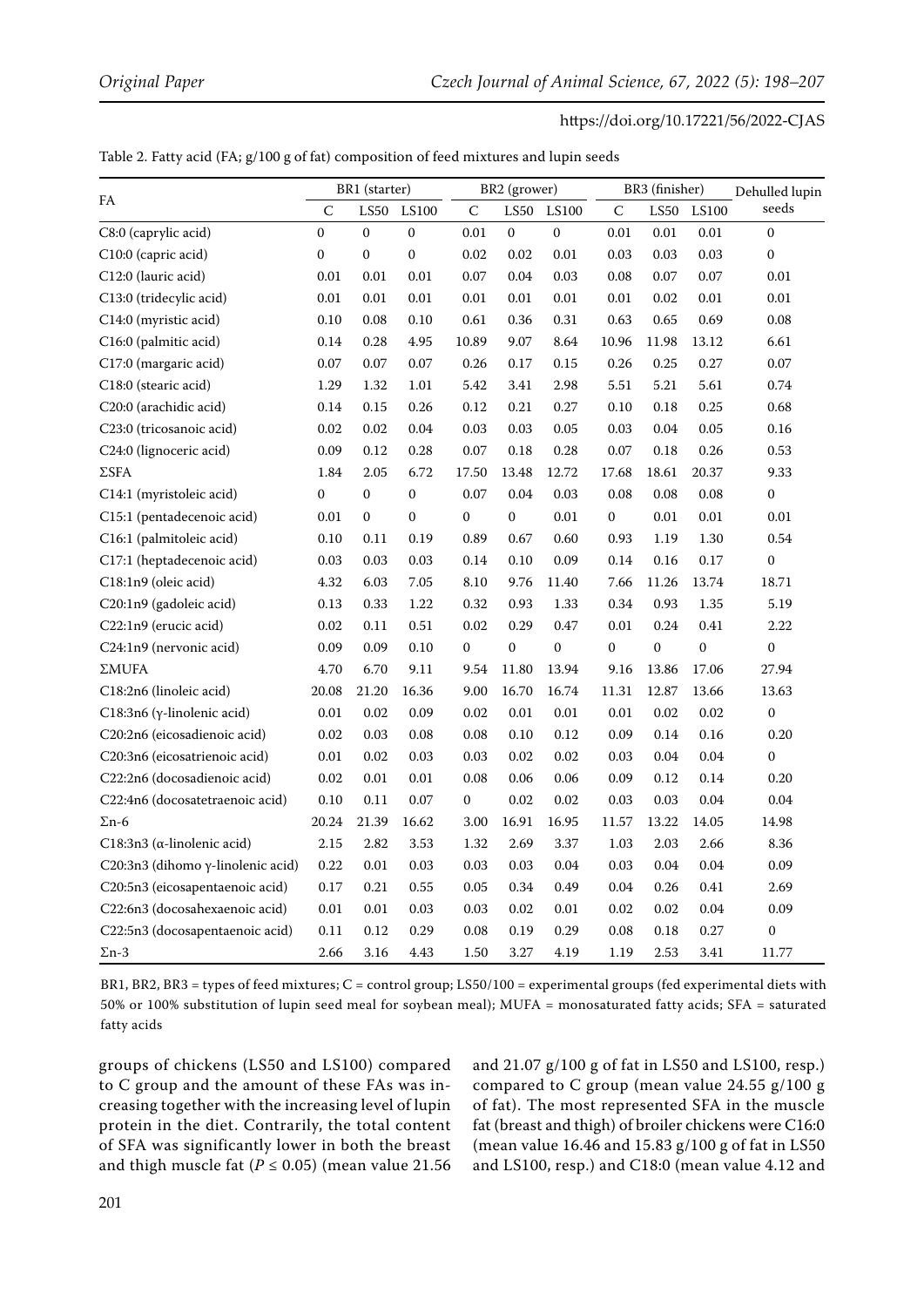Table 3. Mean values of saturated fatty acids (SFA; g/100 g of fat) content in chicken muscles (± standard deviation)

| <b>SFA</b>             |                        | C                    |                        | LS50                      | <b>LS100</b>         |                        |  |
|------------------------|------------------------|----------------------|------------------------|---------------------------|----------------------|------------------------|--|
|                        | breast                 | thigh                | breast                 | thigh                     | breast               | thigh                  |  |
| C8:0 (caprylic acid)   | $0.007^a \pm 0.005$    | $0.006 \pm 0.005$    | $0.005 \pm 0.005$      | $0.006 \pm 0.005$         | $0.004^b \pm 0.005$  | $0.004 \pm 0.007$      |  |
| C10:0 (capric a.)      | $0.012 \pm 0.004$      | $0.010 \pm 0.000$    | $0.010 \pm 0.000$      | $0.011 \pm 0.003$         | $0.010 \pm 0.000$    | $0.011 \pm 0.003$      |  |
| C12:0 (lauric a.)      | $0.052^a \pm 0.004$    | $0.049^a \pm 0.006$  | $0.038^b \pm 0.006$    | $0.043 \pm 0.016$         | $0.038^b \pm 0.007$  | $0.035^b \pm 0.005$    |  |
| C13:0 (tridecylic a.)  | $0.010 \pm 0.000$      | $0.010 \pm 0.000$    | $0.010 \pm 0.000$      | $0.010 \pm 0.000$         | $0.010 \pm 0.000$    | $0.011 \pm 0.003$      |  |
| C14:0 (myristic a.)    | $0.683^a \pm 0.067$    | $0.617^a \pm 0.051$  | $0.517^b \pm 0.078$    | $0.521^{bc} + 0.038$      | $0.491^b \pm 0.045$  | $0.474^{bd} \pm 0.024$ |  |
| C16:0 (palmitic a.)    | $18.892^a \pm 0.960$   | $18.218^a \pm 1.874$ | $16.219^b + 2.086$     | $16.696^b \pm 1.343$      | $16.001b \pm 1.946$  | $15.653^b \pm 0.829$   |  |
| C17:0 (margaric a.)    | $0.254^a \pm 0.029$    | $0.226^a \pm 0.019$  | $0.200^b \pm 0.018$    | $0.206^b + 0.026$         | $0.216^b + 0.031$    | $0.213^b \pm 0.018$    |  |
| C18:0 (stearic a.)     | $5.174^a \pm 0.675$    | $4.577^a \pm 0.721$  | $4.181^b \pm 0.411$    | $4.056^{\rm b} \pm 0.319$ | $4.452^b \pm 0.638$  | $4.039^b \pm 0.255$    |  |
| C20:0 (arachidic a.)   | $0.047^{bd} \pm 0.007$ | $0.041^{bd} + 0.014$ | $0.056^{bc} \pm 0.007$ | $0.056^{bc} \pm 0.006$    | $0.070^a \pm 0.008$  | $0.082^a \pm 0.012$    |  |
| C23:0 (tricosanoic a.) | $0.013 \pm 0.005$      | $0.010 \pm 0.000$    | $0.014 \pm 0.009$      | $0.012 \pm 0.004$         | $0.012 \pm 0.008$    | $0.008 \pm 0.009$      |  |
| C24:0 (lignoceric a.)  | $0.106^b \pm 0.014$    | $0.072bd \pm 0.010$  | $0.142^b \pm 0.043$    | $0.095^{bc} \pm 0.019$    | $0.193^a \pm 0.077$  | $0.113^a \pm 0.013$    |  |
| $\Sigma$ SFA           | $25.251^a \pm 1.624$   | $23.835^a \pm 2.608$ | $21.408^b \pm 2.469$   | $21.711^b \pm 1.583$      | $21.495^b \pm 2.622$ | $20.641^b \pm 0.814$   |  |

C = control group; LS50/100 = experimental groups (fed experimental diets with 50% or 100% substitution of lupin seed meal for soybean meal)

 $^{\mathrm{a-d}}$  Means in the same row differ significantly,  $P$   $\leq$  0.05;  $n$  = 20

4.25 g/100 g of fat in LS50 and LS100, resp.), which were dominant compared to other SFA and their values were the highest in C group (mean value 18.56 g/100 g of fat for C16:0 and 4.87 g/100 g of fat for C18:0).

## **MUFA**

The MUFA values in the muscles of broiler chickens are shown in Table 4. The analysis showed no evidence of nervonic acid (C24:1n9) in muscle fat. In C15:1, there was no evidence of a difference in the pectoral muscle fat of C, LS50 and LS100 groups. In general, the fat of the chicken muscles contained significantly ( $P \le 0.05$ ) more MUFA in total (mean value 37.28 and 38.22 g/100 g of fat in LS50 and LS100, resp.) compared to control group (mean value 21.49 g/100 g of fat). This positive effect was also proved with incresing values of C18:1n9, C20:1n9 and C22:1n9. Conversely, for MUFA C14:1, C16:1 and C17:1 their values were higher in the muscle fat of chickens in C group. The most represented MUFA were C16:1n9 and C18:1n9 in both

Table 4. Mean values of monounsaturated fatty acids (MUFA; g/100 g of fat) content in chicken muscles (± standard deviation)

| <b>MUFA</b>              |                            |                                                                                                     |                                               | LS50                                                                                                           | <b>LS100</b>                                                         |                     |
|--------------------------|----------------------------|-----------------------------------------------------------------------------------------------------|-----------------------------------------------|----------------------------------------------------------------------------------------------------------------|----------------------------------------------------------------------|---------------------|
|                          | breast                     | thigh                                                                                               | breast                                        | thigh                                                                                                          | breast                                                               | thigh               |
| C14:1 (myristoleic acid) | $0.177^a \pm 0.010$        |                                                                                                     | $0.167^a \pm 0.014$ $0.137^{bc} \pm 0.030$    |                                                                                                                | $0.138^{bc} \pm 0.017$ $0.116^{bd} \pm 0.020$ $0.122^{bd} \pm 0.019$ |                     |
| C15:1 (pentadecenoic a.) | $0.010 \pm 0.000$          | $0.010^b \pm 0.000$                                                                                 | $0.013 \pm 0.007$                             | $0.014^a \pm 0.008$                                                                                            | $0.011 \pm 0.003$                                                    | $0.009^b \pm 0.003$ |
| C16:1 (palmitoleic a.)   | $4.390^a \pm 0.353$        |                                                                                                     | $4.197^a \pm 0.271$ $3.703^{bc} \pm 0.737$    |                                                                                                                | $4.109^a \pm 0.496$ $3.212^{bd} \pm 0.532$                           | $3.490^b \pm 0.469$ |
| C17:1 (heptadecenoic a.) | $0.190^a \pm 0.023$        | $0.172^a \pm 0.015$                                                                                 | $0.160^b \pm 0.019$                           |                                                                                                                | $0.148^b \pm 0.047$ $0.161^b \pm 0.018$                              | $0.154^b \pm 0.021$ |
| C18:1n9 (oleic a.)       | $17.058^b \pm 0.739$       |                                                                                                     |                                               | $15.885^{bd} \pm 0.875$ $31.557^a \pm 3.468$ $33.309^{bc} \pm 1.741$ $32.268^a \pm 4.433$ $35.111^a \pm 1.455$ |                                                                      |                     |
| C20:1n9 (gadoleic a.)    | $0.361bd \pm 0.030$        |                                                                                                     | $0.335bd \pm 0.048$ $0.568bc \pm 0.067$       | $0.567^{bc} \pm 0.054$                                                                                         | $0.791^a \pm 0.099$                                                  | $0.805^a \pm 0.037$ |
| $C22:1n9$ (erucic a.)    | $0.015^{bd} \pm 0.005$     |                                                                                                     | $0.018^{bd} \pm 0.006$ $0.056^{bc} \pm 0.007$ | $0.063^{bc} \pm 0.010$                                                                                         | $0.097^a \pm 0.013$                                                  | $0.084^a \pm 0.030$ |
| $\Sigma MUFA$            | $22.200^{\rm b} \pm 0.927$ | $20.7825^{bd} \pm 0.96036.197^a \pm 4.23138.346^{bc} \pm 2.10836.655^a \pm 4.60139.773^a \pm 1.708$ |                                               |                                                                                                                |                                                                      |                     |

C = control group; LS50/100 = experimental groups (fed experimental diets with 50% or 100% substitution of lupin seed meal for soybean meal)

<sup>a-d</sup>Means in the same row differ significantly,  $P \le 0.05$ ;  $n = 20$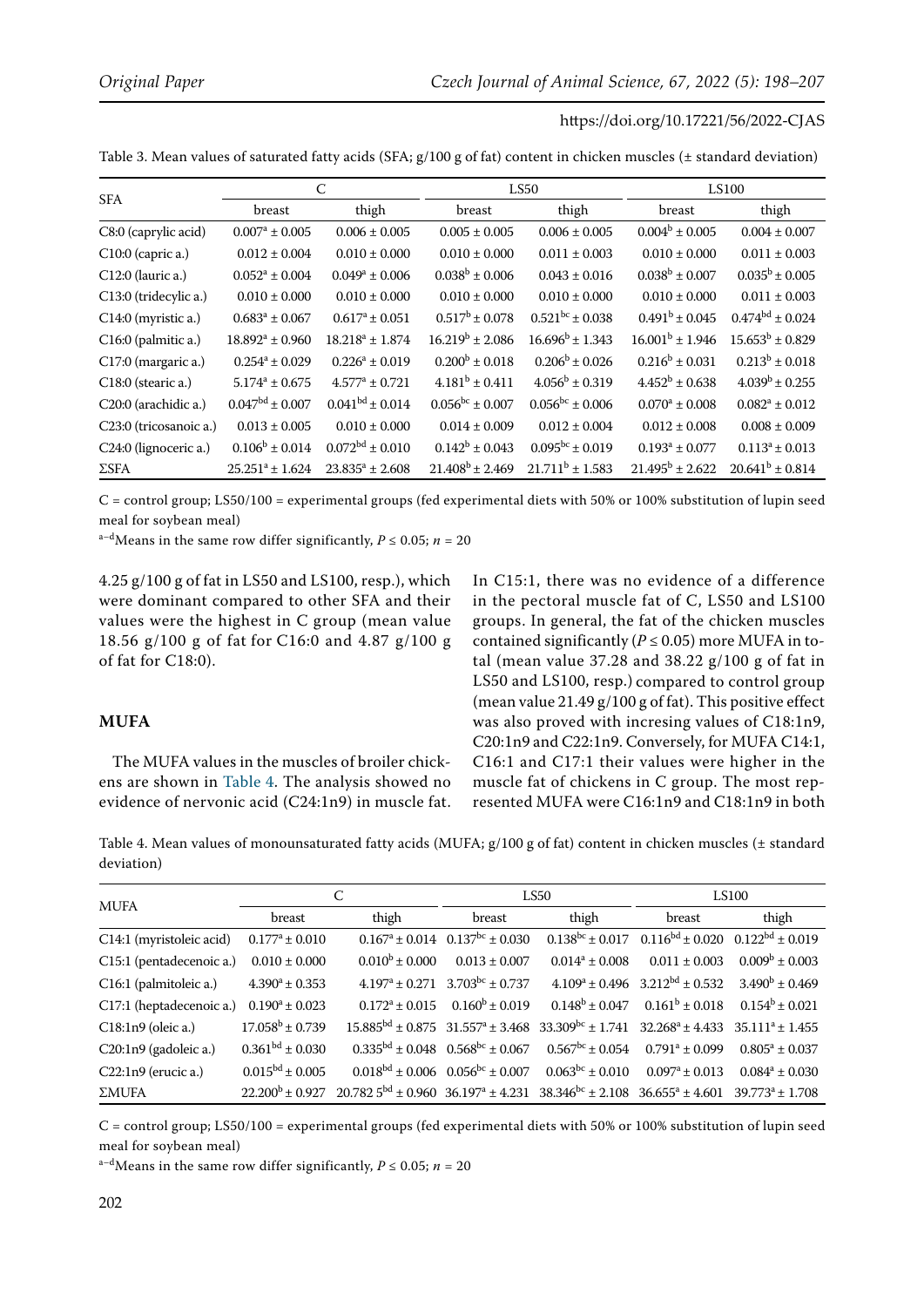| Table 5. Mean values of n-6 fatty acid (FA; $g/100$ g of fat) content in chicken muscles ( $\pm$ standard deviation) |  |
|----------------------------------------------------------------------------------------------------------------------|--|
|----------------------------------------------------------------------------------------------------------------------|--|

| FA                                | C                    |                                         |                     | LS50                                    | <b>LS100</b>                              |                                         |  |
|-----------------------------------|----------------------|-----------------------------------------|---------------------|-----------------------------------------|-------------------------------------------|-----------------------------------------|--|
|                                   | breast               | thigh                                   | breast              | thigh                                   | breast                                    | thigh                                   |  |
| C18:2n6 (linoleic acid)           |                      | $11.860 \pm 0.629$ $11.863^b \pm 0.795$ |                     | $11.573 \pm 1.198$ $12.520^a \pm 0.984$ |                                           | $11.134 \pm 1.312$ $11.604^b \pm 0.430$ |  |
| C18:3n6 ( $\gamma$ -linolenic a.) | $0.125^a \pm 0.018$  | $0.118 \pm 0.020$                       | $0.099^b \pm 0.017$ | $0.111 \pm 0.016$                       | $0.102^b \pm 0.016$                       | $0.109 \pm 0.019$                       |  |
| C20:2n6 (eicosadienoic a.)        |                      | $0.136^b \pm 0.014$ $0.113^b \pm 0.009$ | $0.151 + 0.026$     | $0.127^a \pm 0.016$                     | $0.155^a + 0.024$                         | $0.127^a \pm 0.009$                     |  |
| C20:3n6 (eicosatrienoic a.)       | $0.139 + 0.010$      | $0.097 \pm 0.014$                       | $0.121 + 0.049$     | $0.108 + 0.020$                         | $0.138 \pm 0.022$                         | $0.094 \pm 0.010$                       |  |
| C22:2n6 (docosadienoic a.)        | $0.008 \pm 0.004$    | $0.006^b \pm 0.005$                     | $0.009 \pm 0.005$   | $0.013a \pm 0.006$                      | $0.010 \pm 0.006$                         | $0.012^a \pm 0.011$                     |  |
| C22:4n6 (docosatetraenoic a.)     | $0.115 \pm 0.015$    | $0.076 \pm 0.009$                       | $0.121 + 0.044$     | $0.080 \pm 0.016$                       | $0.122 \pm 0.038$                         | $0.077 \pm 0.012$                       |  |
| $\Sigma$ n-6                      | $12.862^a \pm 0.580$ | $12.616 \pm 0.792$                      |                     | $12.459 \pm 1.088$ $13.170^a \pm 1.155$ | $11.703^b \pm 1.389$ $12.087^b \pm 0.377$ |                                         |  |

C = control group; LS50/100 = experimental groups (fed experimental diets with 50% or 100% substitution of lupin seed meal for soybean meal)

<sup>a–d</sup>Means in the same row differ significantly,  $P \le 0.05$ ;  $n = 20$ 

the pectoral and thigh muscle fat but only at C18:1n9 the values were significantly higher in experimental groups (mean value 32.44 and 33.69 g/100 g of fat in LS50 and LS100, resp.) compared to C group (mean value 16.48 g/100 g of fat).

## **PUFA n-6**

The results of the fat analysis for n-6 FAs show (Table 5) that the substitution of lupin meal for soybean meal in diets had the lowest effect on their content in chicken muscle fat. A decrease was observed in the total amout of n-6 FAs in chicken muscle fat mainly in LS100 group  $(11.90 \text{ g}/100 \text{ g of fat})$ compared to the control group (12.84 g/100 g of fat). For individual n-6 FAs, this decreasing tendency was also demonstrated for C18:2n6 and C18:3n6. The opposite trend, i.e. higher values of n-6 FAs in muscle fat in experimental chickens, was observed

# **PUFA n-3**

The results in Table 6 show that diets containing lupin meal significantly increased the n-3 FA content in muscle fat in experimental groups (LS50 and LS100), both in the breast and thigh muscle. The experiment showed that together with the increasing content of lupin meal in diet the total amount of n-3 FAs is similarly increasing ( $P \le 0.05$ ) in both the breast and thigh fat of fattened chickens (mean values 1.94 and 2.31 g/100 g of fat in LS50 and LS100, resp.) compared to 1.24 g/100 g of fat (C). In breast and thigh fat, C18:3n3 was

in C20:2n6 and C22:2n6. The results indicated that the administration of lupin diets did not affect the mean C20:3n6 and C22:4n6 content and that the most represented from this group was C18:2n6 FA,

both in the breast and thigh muscle fat.

Table 6. Mean values of n-3 fatty acid (FA g/100 g of fat) content in chicken muscles (± standard deviation)

| FA                                                                       |        |       |        | LS50                                                                                                                                    | <b>LS100</b>                                        |       |  |
|--------------------------------------------------------------------------|--------|-------|--------|-----------------------------------------------------------------------------------------------------------------------------------------|-----------------------------------------------------|-------|--|
|                                                                          | breast | thigh | breast | thigh                                                                                                                                   | breast                                              | thigh |  |
| C18:3n3 ( $\alpha$ -linolenic acid)                                      |        |       |        | $1.047^{bd} \pm 0.082$ $1.058^{bd} \pm 0.076$ $1.587^{bc} \pm 0.227$ $1.740^{bc} \pm 0.155$ $1.932^{a} \pm 0.203$ $2.083^{a} \pm 0.078$ |                                                     |       |  |
| C20:3n3 (dihomo y-linolenic a.) $0.020^a \pm 0.000$ $0.020^a \pm 0.000$  |        |       |        | $0.020^a \pm 0.021$ $0.009^b \pm 0.014$                                                                                                 | $0.000^{\rm b} \pm 0.000$ $0.000^{\rm b} \pm 0.000$ |       |  |
| C20:5n3 (eicosapentaenoic a.) $0.038^b \pm 0.007$ $0.033^{bd} \pm 0.007$ |        |       |        | $0.054 \pm 0.007$ $0.049^{bc} \pm 0.007$ $0.071^a \pm 0.010$ $0.065^a \pm 0.011$                                                        |                                                     |       |  |
| C22:6n3 (docosahexaenoic a.) $0.062^b \pm 0.012$ $0.035^b \pm 0.007$     |        |       |        | $0.079^b \pm 0.036$ $0.048^b \pm 0.019$                                                                                                 | $0.105^a \pm 0.043$ $0.064^a \pm 0.028$             |       |  |
| C22:5n3 (docosapentaenoic a.) $0.110^b \pm 0.014$ $0.069 \pm 0.007$      |        |       |        | $0.141^b \pm 0.043$ $0.141 \pm 0.180$                                                                                                   | $0.187^a \pm 0.067$ $0.117 \pm 0.012$               |       |  |
| $\Sigma$ n-3                                                             |        |       |        | $1.276^{bd} \pm 0.073$ $1.215^{bd} \pm 0.075$ $1.879^{bc} \pm 0.192$ $1.986^{bc} \pm 0.260$ $2.294^{a} \pm 0.285$ $2.328^{a} \pm 0.073$ |                                                     |       |  |

C = control group; LS50/100 = experimental groups (fed experimental diets with 50% or 100% substitution of lupin seed meal for soybean meal)

<sup>a-d</sup>Means in the same row differ significantly,  $P \le 0.05$ ;  $n = 20$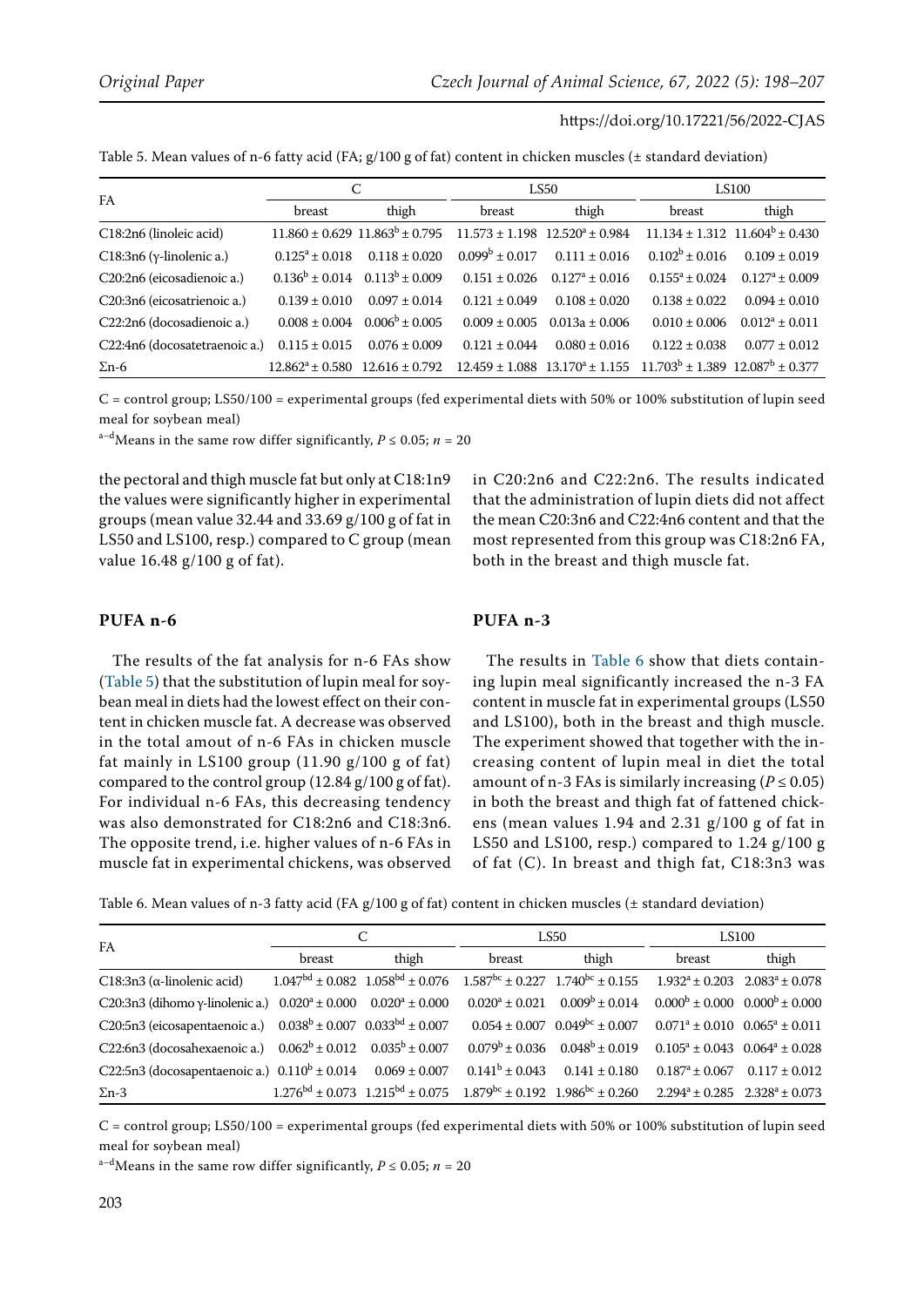the most represented n-3 FA (mean values 1.67 and 2.01 g/100 g of fat in LS50 and LS100, resp.) compared to 1.06  $g/100 g$  of fat (C), while other n-3 FA (C20:3n3, C20:5n3, C22:6n3 and C22:5n3) were at concentrations below 1%. The dependence on lupin content was not proved only in C20:3n3, which showed the decreasing trend in experimental groups (LS50 and LS100).

Feeding lupine-based diets had a positive effect on the ratio of n-3 : n-6 PUFA in muscle fat, which was 1 : 10.1 for breast and 1 : 10.4 for thigh in C group, 1 : 6.6 for both breast and thigh in LS50 group and 1 : 5.1 for both breast and thigh in LS100 group. Where the basic rule is valid – the narrower the ratio of n-3 : n-6, the better the fat quality from the dietary point of view.

# **DISCUSSION**

Human demand for animal origin foodstuffs is growing as the world population increases every day. Hence, fast-growing chickens could be the answer to cover this demand. The results of our study indicated a significant effect of lupin meal diets on the composition of FAs of muscle fat in the breast and thigh muscle of fattened chickens. In experimental groups, feeding lupin diets resulted in a significant reduction in both the breast and thigh muscle fat SFA compared to the control group. The present study is in agreement with [Alloui et al.](#page-8-14)  [\(1994\)](#page-8-14) being concerned with the nutritive value of three varieties of lupin seeds as well as [Roth-](#page-8-15)[Maier and Paulicks \(2003\)](#page-8-15), who made a trial with a total of 108 broiler chickens fed seeds of sweet blue lupins. They found out that up to 20% of lupin seeds can be included in broiler diets in replacement of soybean meal without impairing growth performance and feed-to-gain efficiency and composition of meat. Further, in experimental groups of the present study, feeding dehulled lupin diets had a positive effect on the ratio of n-3 : n-6 PUFA and it also increased the content of MUFA and n-3 PUFA. and therefore it can be considered a valuable alternative source of proteins and fat, which is proved to be able to support productions, while improving the quality of animal products as mentioned also by [Struti et al. \(2020\)](#page-8-16).

Lupin exists in many varieties which can differ in the content of amino acids, fatty acids and amount of antinutritive substances; e.g. [Lee et al. \(2016\)](#page-8-17) 

used blue lupin (*Lupinus angustifolius*) as the main protein source in the diets for laying hens and they found its beneficial effect on the weight gain, size and number of eggs (yolk colour included). They did not find any significant differences between the groups fed soya or lupin protein. But contrarily to the present study, they did not focus on the quality of muscles and fatty acid composition. The results of the present study showed that lupin meal diets had influenced the composition of FAs in the breast and thigh muscle of fattened chickens. In experimental groups of chickens, feeding lupin diets resulted in a significant reduction of SFA in both the breast and thigh muscle fat compared to control chickens, particularly for (C16:0) by 13% in LS50 group and 17% in LS100 group and (C18:0) by 18% (LS50) and 15% (LS100). The total SFA content in the muscle fat of the experimental chickens decreased by 14 and 17% in experimental LS50 and LS100 groups, resp.

In the study by [de Oliveira et al. \(2021\),](#page-8-18) the authors tried to influence the performance and meat and egg quality of broiler chickens and laying hens by using olive pomace. The olive pomace contains many important substances from the nutritional point of view, it can be a significant source of fatty acids (12–22%), mostly the MUFA. Even the inclusion of up to 10% of olive pomace in the diet of broiler chickens does not negatively affect the performance and improves the quality of meat, such as odour and flavour, and increases MUFA and reduces SFA. Similarly, when lupin diets were administered to fattened chickens in the present study, the MUFA content of muscle fat increased significantly in both breast and thigh muscles, mainly the content of C18:1n9 by 97% in experimental LS50 group and by 104% in LS100 group. From these results it is apparent that even 50% substitution of lupin for soybean is sufficient to increase the level of this, for humans very important and healthy, fatty acid. Total MUFA content in the muscle fat of experimental chickens increased by 73–78% depending on the portion of substitution: a higher level of lupin means a higher content of MUFA in meat.

Also [Buccioni et al. \(2020\)](#page-8-19) tried to find some alternative to soybean protein for feeding poultry. In their study they used residual meal from cardoon seed oil which is suitable for animal feeding due to its protein content. Feeding experimentally forty-five Kabir chickens was performed. Chickens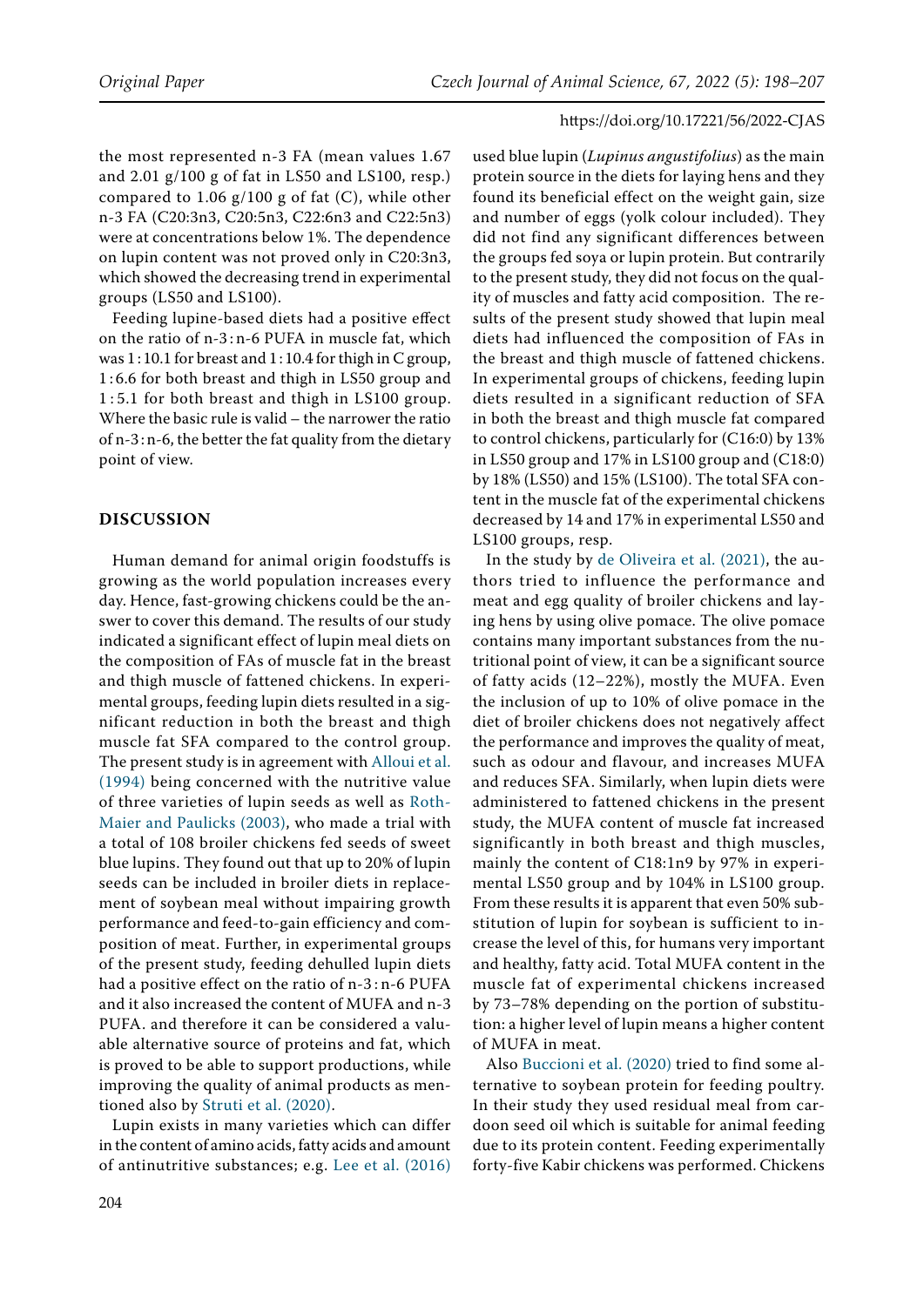were divided into three groups and fed three diets containing soybean meal (control) and cardoon meal which partially (16%) or completely replaced the soybean protein. Production performances, animal welfare, dressing out and meat colour were evaluated and no statistical differences were found between groups. In the present study, no definite changes in muscle fat content were observed for n-6 FA in experimental chickens. Obtained results did not conclusively confirm the effect of lupin diets on the n-6 FA content of chicken muscle fat. The results of the present study are in accordance with the findings of [Olkowski \(2018\).](#page-8-7) In his study, chickens fed a lupin-based diet did not show any changes in carcass quality or yield of breast muscle and leg quarters, but they showed an increased ( $P \le 0.05$ ) carcass proportion of giblets and fat pad. Also, lupin meal slightly increased the muscle fat content ( $P \le 0.05$ ), but it is noteworthy that the fat from lupin meal fed broilers had a more convenient profile of fatty acids. [Olkowski](#page-8-7)  [\(2018\)](#page-8-7) also recommended not to feed the yellow lupin meal-based diet for broilers during the first three weeks of growth because lupin is not so nutritional as soybean. Results from the group fed the feed mixture based exclusively on lupin protein (LS100) from the present study do not confirm this theory because there were not found any differences or deceleration in chicken growth.

Very important for human nutrition are n-3 FAs and their proportion in diet. The present study proves that the administration of lupin diets had a positive effect on the n-3 : n-6 ratio in muscle fat which decreased from 1 : 10 in the control group to  $1:5$  in the group fed 100% substitution of soybean for lupin. A significant increase in n-3 FAs in the muscle fat of chickens fed lupin meal-based diets can be considered as highly positive. Present results showed that with increasing levels of lupin meal in the diet of experimental chickens, the levels of n-3 FA also increased. Improvement of n-3 FA content was also reported by [Swiatkiewicz et al.](#page-8-20)  [\(2015\)](#page-8-20), who added microalgae as one of the components to feed mixture for broilers and laying hens. Microalgae are a rich source of n-3 long-chained FAs and with their use as an additive the beneficial effect was achieved, i.e. higher levels of mainly eicosapentaenoic and docosahexaenoic acid. In the present study, the most represented n-3 FA in chicken muscle fat was α-linolenic acid. Changes in muscle fat quality were due to the unique composition of lupin fat, which is characterised by low SFA and high levels of MUFA and n-3 PUFA group. By feeding a diet containing lupin meal as the main protein source the level of total n-3 PUFA increased by 86%, so almost once more than in the group fed a soybean-based diet.

Enrichment of products with healthy fatty acids is required by consumers, whereas dietary fatty acid modification in the present study has proved to be a good way how to increase the nutritional value of poultry meat for customers. On top of that not only FA composition in muscle fat but also egg yolk fat content ([Timova et al. 2020;](#page-8-21) [Strakova et al. 2021](#page-8-22)) and egg yield and colour of the yolk [\(Krawczyk et al.](#page-8-23) [2015\)](#page-8-23) can be improved by feeding lupin-based diet.

# **CONCLUSION**

The lupin seed meal is a promising protein component of feed mixtures for fattening broiler chickens. This feed component does not negatively affect the production efficacy of feed mixture, improves the health of fattened chickens and thus increases the fattening performance. The unique composition of lupin oil leads to an increase in the quality of chicken muscle, assessed on the basis of their muscle fat composition. Qualitative changes in muscle fat (both breast and thigh) resulted in a statistically significant reduction of the total amount of SFA when lupin meal was fed in the diet and by contrast feed mixtures containing lupin meal had an effect on an increase of UFA. The increase of UFA in muscle fat was shown ( $P \le 0.05$ ) mainly in total MUFA and PUFA, with the highest levels of α-linolenic acid, which has a positive effect on human health. From a dietary point of view, the narrowing of the n-3 : n-6 ratio in the muscle fat of chickens fed diets containing lupin meal is considered to be positive.

# **Acknowledgement**

Authors would like to thank to English native speaker colleague for language revision.

# **Conflict of interest**

The authors declare no conflict of interest.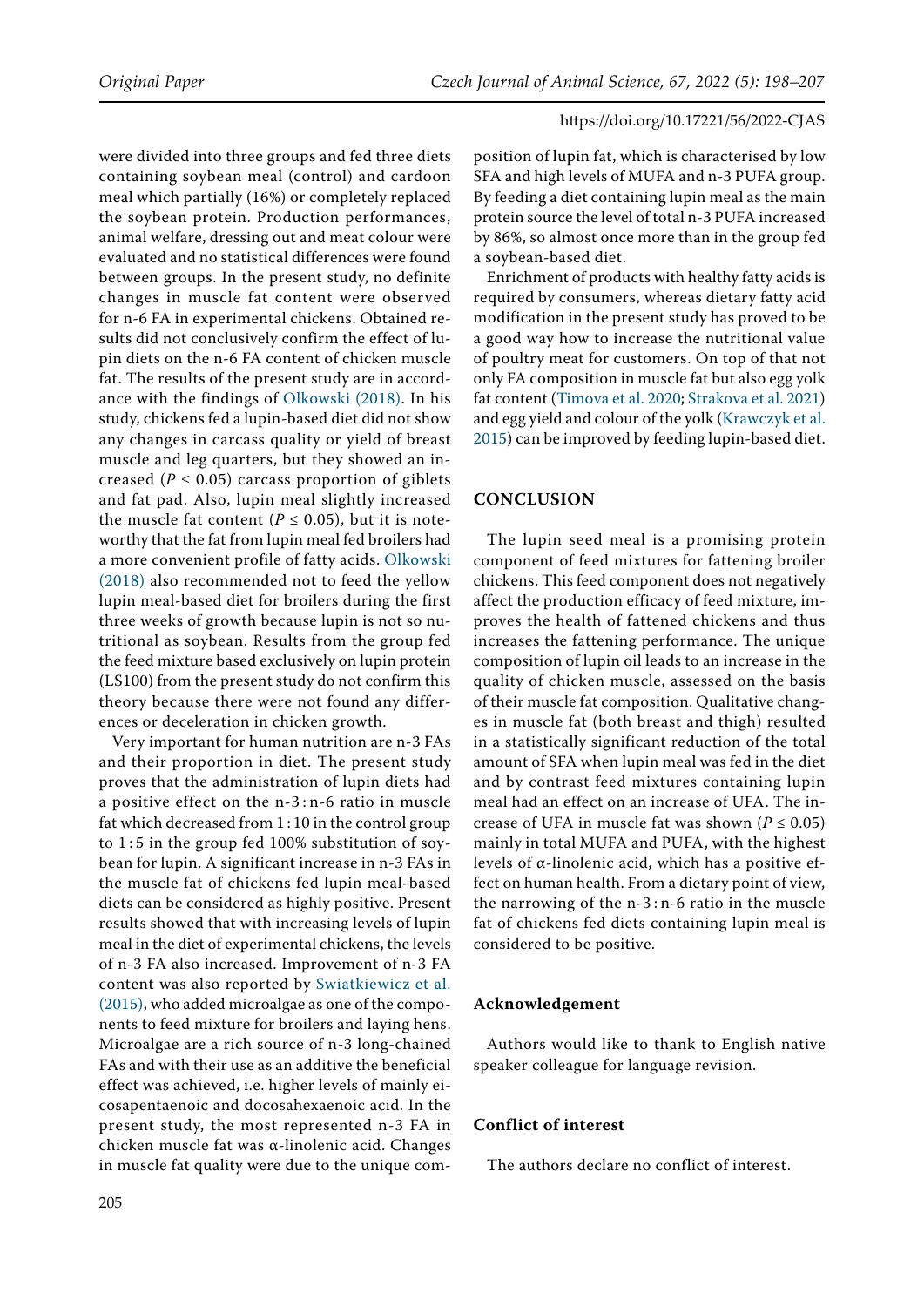# **References**

<span id="page-8-14"></span>Alloui O, Smulikowska S, Chibowska M, Pastuszewska B. The nutritive value of lupin seeds (L. luteus, L. angustifolius and L. albus) for broiler chickens as affected by variety and enzyme supplementation. J Anim Feed Sci. 1994 Sep 14;3(3):215-27.

<span id="page-8-19"></span>Buccioni A, Brajon G, Nannucci L, Ferrulli V, Mannelli F, Barone A, Daghio M, Secci G, Rapaccini S, Gatta D, Falce M, Minieri S. Cardoon meal (Cynara cardunculus var. altilis) as alternetive protein source during finishing period in poultry feeding. Sustainability. 2020 Jul 1; 12(13): 9 p.

<span id="page-8-18"></span>de Oliveira CO, Roll AAP, Goncalves FMM, Lopes DCN, Xavier EG. Olive pomace for the feeding of commercial poultry: Effects on performance, meat and eggs quality, haematological parameters, microbiota and immunity. Worlds Poult Sci J. 2021 Apr 3;77(2):363-76.

<span id="page-8-0"></span>de Vos CJ, Swanenburg M. Health effects of feeding genetically modified (GM) crops to livestock animals: A review. Food Chem Toxicol. 2018 Jul 1;117:3-12.

<span id="page-8-12"></span>Hafez HM, Attia YA. Challenges to the poultry industry: Current perspectives and strategic future after the COVID19 outbreak. Front Vet Sci. 2020 Aug 26;7: 16 p.

<span id="page-8-13"></span>Hara A, Radin NS. Lipid extraction of tissues with a lowtoxicity solvent. Anal Biochem. 1978 Oct 1;90(1):420-6.

<span id="page-8-3"></span>Hofmann P, Siegert W, Kenez A, Naranjo VD, Rodehutscord M. Very low crude protein and varying glycine concentrations in the diet affect growth performance, characteristics of nitrogen excretion, and the blood metabolome of broiler chickens. J Nutr. 2019 Jul 1;149 (7):1122-32.

<span id="page-8-6"></span>Jeroch H, Kozlowski K, Schone F, Zdunczyk Z. Lupines (Lupinus spp.) as a protein feed stuff for poultry. 1) Varieties, composition and nutritional values for poultry. Eur Poultry Sci. 2016 Mar 22;80: 14 p.

<span id="page-8-4"></span>Kasprowicz-Potocka M, Zaworska A, Kaczmarek SA, Rutkowski A. The nutritional value of narrow-leafed lupine (Lupinus angustifolius) for fattening pigs. Arch Anim Nutr. 2016 May 3;70(3):209-23.

<span id="page-8-9"></span>Kim EJ, Utterback PL, Applegate TJ, Parsons CM. Comparison of amino acid digestibility of feedstuffs determined with the precision-fed cecectomized rooster assay and the standardized ileal amino acid digestibility assay. Poult Sci. 2011 Nov 1;90(11):2511-9.

<span id="page-8-23"></span>Krawczyk M, Przywitowski M, Mikulski D. Effect of yellow lupine (L. luteus) on the egg yolk fatty acid profile, the physicochemical and sensory properties of eggs, and laying hen performance. Poult Sci. 2015 Jun 1;94(6):1360-7.

<span id="page-8-10"></span>Laudadio V, Tufarelli V. Pea (Pisum sativum L.) seeds as an alternative dietary protein source for broilers: Influence of fatty acid composition, lipid and protein oxidation of dark and white meats. J Am Oil Chem Soc. 2011 Jul; 88(7):967-73.

<span id="page-8-17"></span>Lee MRF, Parkinson S, Fleming HR, Theobald VJ, Leemans DK, Burgess T. The potential of blue lupins as a protein source, in the diets of laying hens. Vet Anim Sci. 2016 Dec 1;1-2:29-35.

<span id="page-8-1"></span>Martinez-Villaluenga C, Sironi E, Vidal-Valverde C, Duranti M. Effect of oligosaccharide removing procedure on the protein profiles of lupin seeds. Eur Food Res Technol. 2006 Sep;223(5):691-6.

<span id="page-8-7"></span>Olkowski B. Feeding high lupine based diets for broiler chickens: Effect of soybean meal substitution with yellow lupine meal at various time points of growth cycle. Livest Sci. 2018 Dec 1;218:114-8.

<span id="page-8-15"></span>Roth-Maier DA, Paulicks BR. Feeding and nutritional value of sweet blue and yellow lupin seed (Lupinus angustifolius L., Lupinus luteus L.) for broiler chicks. Arch Geflugelkd. 2003 Aug;67(4):175-8.

<span id="page-8-8"></span>Rutkowski A, Hejdysz M, Kaczmarek S, Adamski M, Nowaczewski S, Jamroz D. The effect of addition of yellow lupin seeds (Lupinus luteus L.) to laying hen diets on performance and egg quality parameters. J Anim Feed Sci. 2017 Sep 8;26(3):247-56.

<span id="page-8-2"></span>Strakova E, Suchy P, Vecerek V, Serman V, Mas N, Juzl M. Nutritional composition of seeds of the genus Lupinus. Acta Vet Brno. 2006 Dec;75(4):489-93.

<span id="page-8-22"></span>Strakova E, Vsetickova L, Kutlvasr M, Timova I, Suchy P. Beneficial effects of substituting soybean meal (Lupinus albus, cv. Zulika) meal on the biochemical blood parameters of laying hens. Ital J Anim Sci. 2021 Jan 1;20(1):352-8.

<span id="page-8-16"></span>Struti DI, Mierlita D, Pop IM, Ladosi D, Papuc T. Evaluation of the chemical composition and nutritional quality of dehulled lupin seed meal (Lupinus spp. L.) and its use for monogastrics animal nutrition: A review. Sci Papers Ser D Anim Sci. 2020 Jan 1;63(1):92-105.

<span id="page-8-5"></span>Suchy P, Strakova E, Herzig I, Steinhauser L, Vopalensky J, Kroupa L. Effect of replacing soybean meal with lupin seed-based meal in chicken diet on performance, carcass value and meat quality. Acta Vet Brno. 2010 Jun 1;79 (2):195-202.

<span id="page-8-20"></span>Swiatkiewicz S, Arczewska-Wlosek A, Jozefiak D. Application of microalgae biomass in poultry nutrition. Words Poult Sci J. 2015 Dec;71(4):663-72.

<span id="page-8-21"></span>Timova I, Strakova E, Vsetickova L, Such P. Impact of feeding mixture containing lupin meal on improvement of polyunsaturated fatty acids in egg yolk. Czech J Anim Sci. 2020 Aug 30;65(8):311-21.

<span id="page-8-11"></span>Toomer OT, Livingston M, Wall B, Sanders E, Vu T, Malheiros RD, Livingston KA, Carvalho LV, Ferket PR, Dean LL. Feeding high-oleic peanuts to meat-type broiler